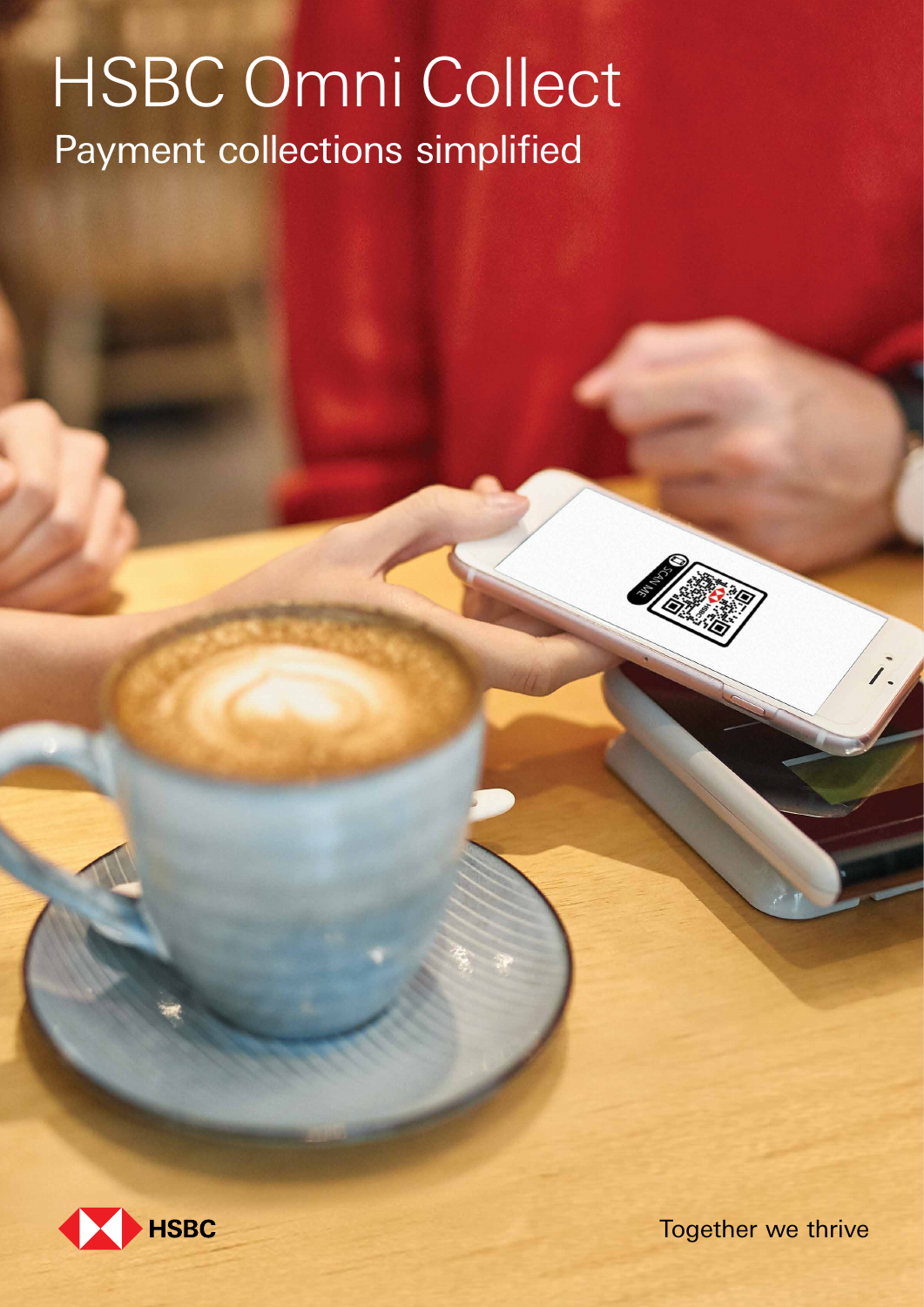# One platform. One report for all transactions.

With HSBC Omni Collect, it's a win-win for you and your customers. Payment collection is made simple with this new streamlined platform that lets you collect funds via static and dynamic QR Codes (SGQR / PayNow QR), Cards\* and E-Wallets\*. Additionally, Omni Collect is equipped with API and POS integration, giving your business added operating efficiencies.

Now, your customers can pay with just a tap or scan and you can get a view of all your daily business transactions in one consolidated report. It's that simple.

#### Payment transactions made easy